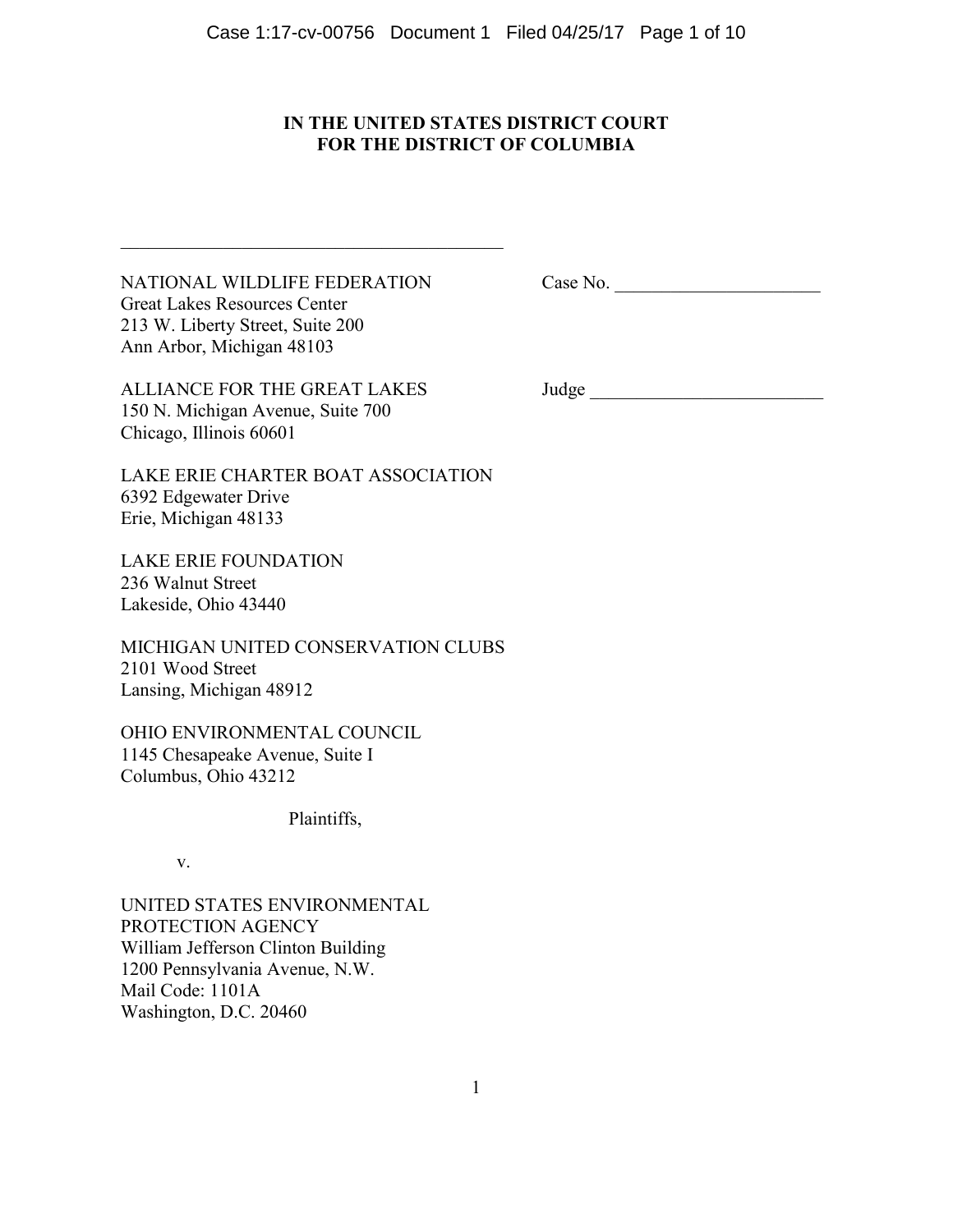SCOTT PRUITT, in his official capacity as Administrator of the United States Environmental Protection Agency William Jefferson Clinton Building 1200 Pennsylvania Avenue, N.W. Mail Code: 1101A Washington, D.C. 20460

ROBERT KAPLAN, in his official capacity as Acting Regional Administrator of United States Environmental Protection Agency, Region 5, 77 West Jackson Boulevard Mail Code: R-19J Chicago, Illinois 60604-3507

 $\overline{a}$ 

Defendants.

## **COMPLAINT FOR DECLARATORY AND INJUNCTIVE RELIEF**

 $\overline{\phantom{a}}$  , and the contract of the contract of the contract of the contract of the contract of the contract of the contract of the contract of the contract of the contract of the contract of the contract of the contrac

#### **INTRODUCTION**

1. Plaintiffs bring this action on behalf of themselves and their members, who rely on the open waters of the western basin of Lake Erie ("Lake Erie") for drinking, recreation, aesthetic uses, or other purposes. This action arises from the failure of Defendants U.S. Environmental Protection Agency, Administrator Scott Pruitt, and Acting Regional Administrator Robert Kaplan (collectively, "U.S. EPA") to perform their nondiscretionary duty to approve or disapprove the list of impaired waters ("303(d) list") submitted to U.S. EPA by the Ohio Environmental Protection Agency ("OEPA") within thirty days after the submission of the list to U.S. EPA, as required by the Clean Water Act ("CWA"), 33 U.S.C. § 1251 *et seq.*

2. Lake Erie suffers from persistent pollution, resulting in toxic or other algal blooms and other adverse conditions, some of which may be or are hazardous to human health.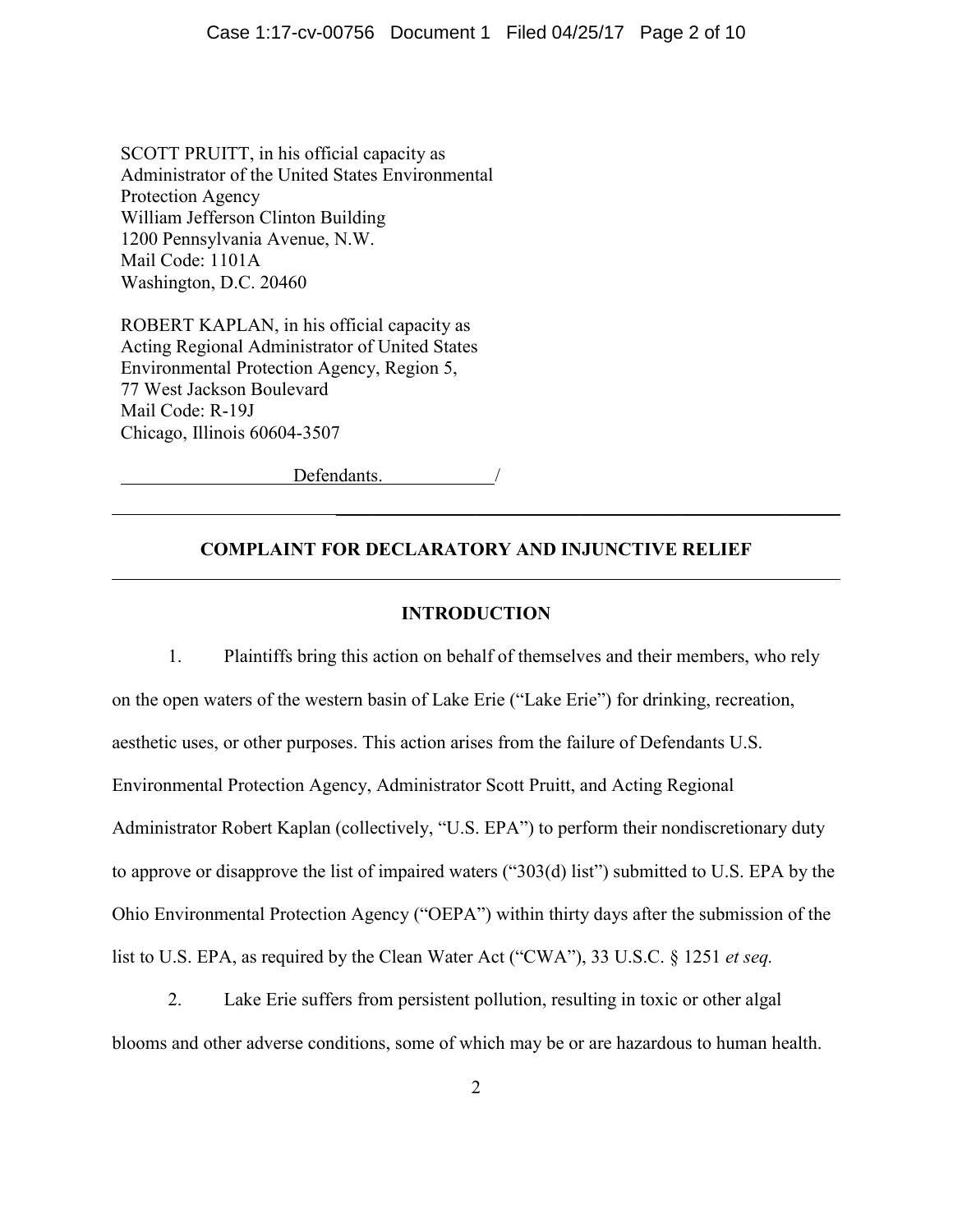### Case 1:17-cv-00756 Document 1 Filed 04/25/17 Page 3 of 10

This pollution may be abated if the addition of pollutants causing the pollution is reduced to a level that will restore the quality of the water. This level is known as the total maximum daily load ("TMDL"). The prerequisite to the establishment of a TMDL for Lake Erie is a decision by U.S. EPA to disapprove OEPA's omission of Lake Erie from the 303(d) list.

3. On October 20, 2016, OEPA submitted the State of Ohio's 2016 Integrated Water Quality Monitoring and Assessment Report to U.S. EPA for approval, pursuant to the requirements set forth in CWA § 305(b) (biennial reports on the condition of the State's waters), 33 U.S.C. § 1315(b), and § 303(d) (list of impaired waters), 33 U.S.C. § 1313(d).

4. U.S. EPA did not approve or disapprove OEPA's 303(d) list within thirty days after the date of submission of the list to U.S. EPA – that is to say, by November 19, 2016 – contrary to CWA § 303(d)(2), 33 U.S.C. § 1313(d)(2). U.S. EPA has still not approved or disapproved OEPA's 303(d) list.

5. By unlawfully withholding the decision to approve or disapprove OEPA's omission of Lake Erie from the 303(d) list, U.S. EPA is delaying the restoration of Lake Erie that might follow from a decision to disapprove. This delay has harmed and continues to harm Plaintiffs and their members' use and enjoyment of Lake Erie.

6. Among other forms of relief, Plaintiffs seek (a) a declaratory judgment that U.S. EPA's failure to approve or disapprove OEPA's 303(d) list within thirty days after the date of submission of the list to U.S. EPA violated U.S. EPA's nondiscretionary duty under the Clean Water Act, as well as (b) injunctive relief compelling U.S. EPA to approve or disapprove OEPA's 303(d) list with all deliberate speed.

3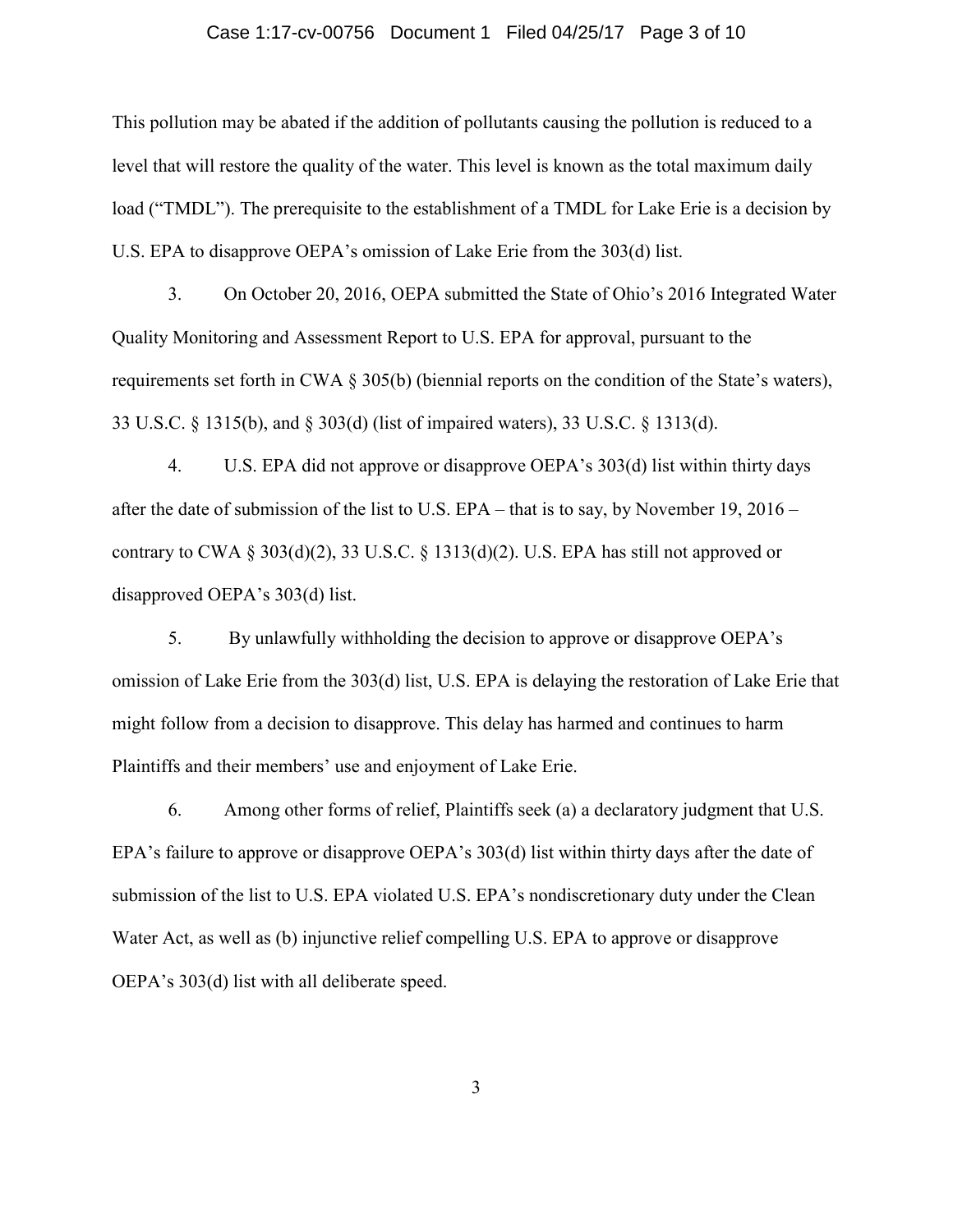### **JURISDICTION AND VENUE**

7. On December 19, 2016, Plaintiffs sent U.S. EPA a notice of intent to sue for the agency's violation of the CWA. In particular, the notice informed U.S. EPA of Plaintiffs' intent to sue U.S. EPA for failing to carry out its nondiscretionary duty to approve or disapprove OEPA's 303(d) list within thirty days after the date of submission of the list to U.S. EPA. A copy of Plaintiffs' 60-day notice to U.S. EPA is attached as Exhibit A and incorporated here by this reference. More than sixty days have passed since Plaintiffs provided U.S. EPA with this notice. U.S. EPA has still not approved or disapproved OEPA's 303(d) list.

8. An actual, substantial, and continuing controversy exists between the parties. A declaration of NWF's rights and other legal relations is necessary.

9. This Court has jurisdiction over this controversy pursuant to 33 U.S.C. § 1365(a)(2) because this complaint alleges a failure of U.S. EPA to perform a duty which is nondiscretionary under the CWA . Additionally, jurisdiction exists under 28 U.S.C. § 1331 ("Federal question") or 28 U.S.C. § 1361 ("Action to compel an officer of the United States to perform his duty).

10. Venue is proper in this district pursuant to 28 U.S.C. 1391(e) because U.S. EPA has its headquarters and principal office in the District of Columbia and a substantial part of the events or omissions giving rise to Plaintiffs' claims occurred in the District of Columbia.

#### **PARTIES**

11. Plaintiff National Wildlife Federation ("") is the nation's largest not-for-profit conservation advocacy and education organization. NWF has more than 690,000 members nationwide, including more than 24,000 members in Michigan. NWF's mission is to unite all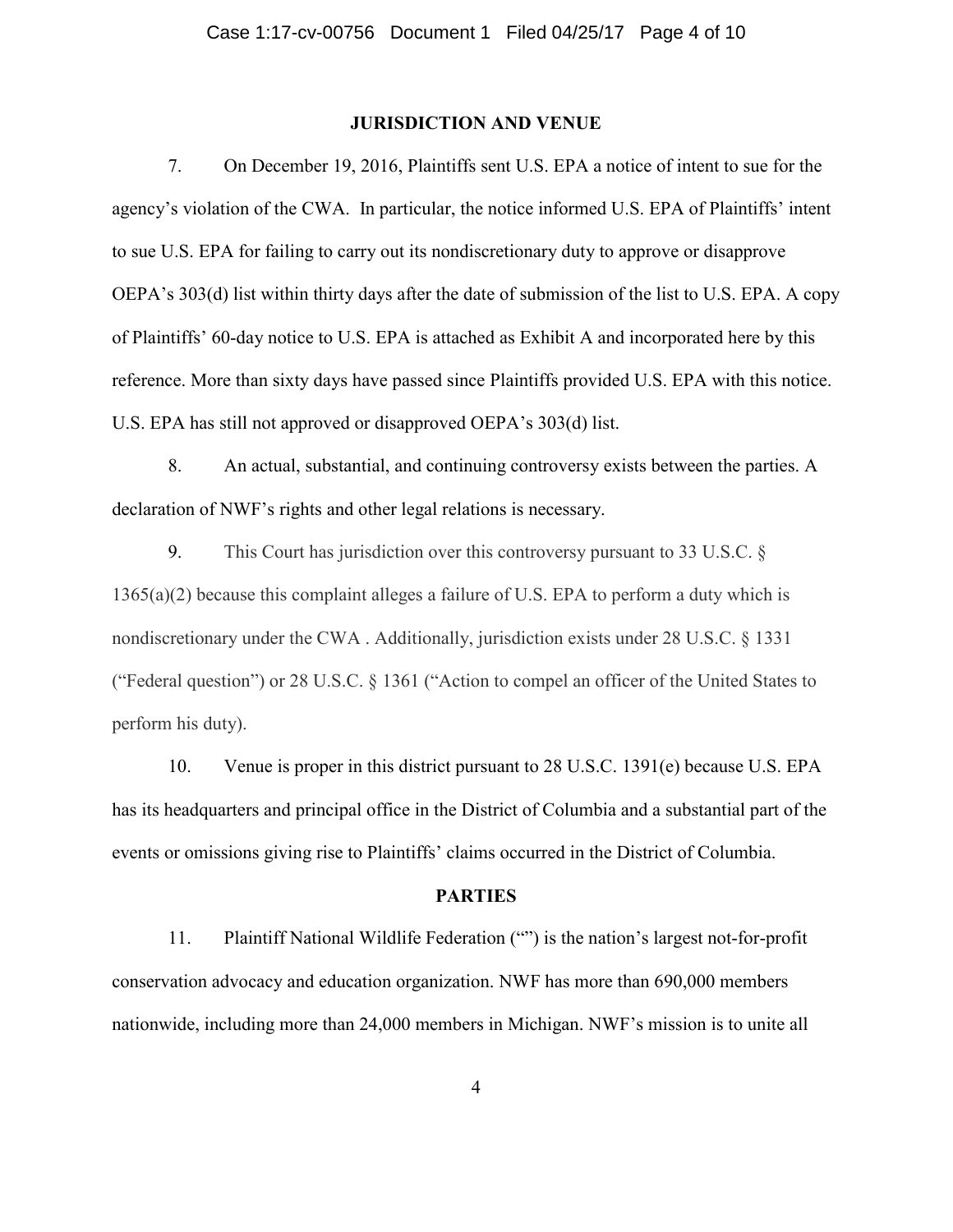## Case 1:17-cv-00756 Document 1 Filed 04/25/17 Page 5 of 10

Americans to ensure wildlife thrive in a rapidly changing world. NWF's mission includes protecting wildlife, navigable waters, and other natural resources from the impacts of pollution. NWF is a District of Columbia nonprofit corporation with its principal office located in Virginia and a Great Lakes office headquartered at 213 West Liberty Street, Second Floor, Ann Arbor, Michigan, 48104.

12. Plaintiff Alliance for the Great Lakes ("Alliance") is a non-profit organization that works to protect the Great Lakes for today and tomorrow. The Alliance has approximately 1,200 members and involves tens of thousands of people each year in advocacy, volunteering, education, and research to ensure the lakes are healthy and safe for all. The Alliance is located at 150 N. Michigan Avenue, Suite 700, Chicago, IL 60601.

13. Plaintiff Lake Erie Charter Boat Association ("LECBA") is organized to encourage and promote sound fisheries management in Lake Erie, support the charter boat industry, and create a better working relationship between the association, law enforcement agencies, politicians, and the sport fishing public. LECBA has approximately 165 members. LECBA may be contacted at 6392 Edgewater Drive, Erie, Michigan, 48133.

14. Plaintiff Lake Erie Foundation is a nonprofit organization dedicated to restoring and protecting Lake Erie's waters with a mission of creating and maintaining a healthy Lake Erie now and forever as defined by drinkable water, recreational contact, and edible fish. This foundation was created by combining the resources of two other organizations, Lake Erie Waterkeeper and the Lake Erie Improvement Association. This partnership now includes more than 200 members that help form a long-term sustainable Lake Erie advocacy organization. Most members are located in the Lake Erie watershed. The Foundation's office is located at 236

5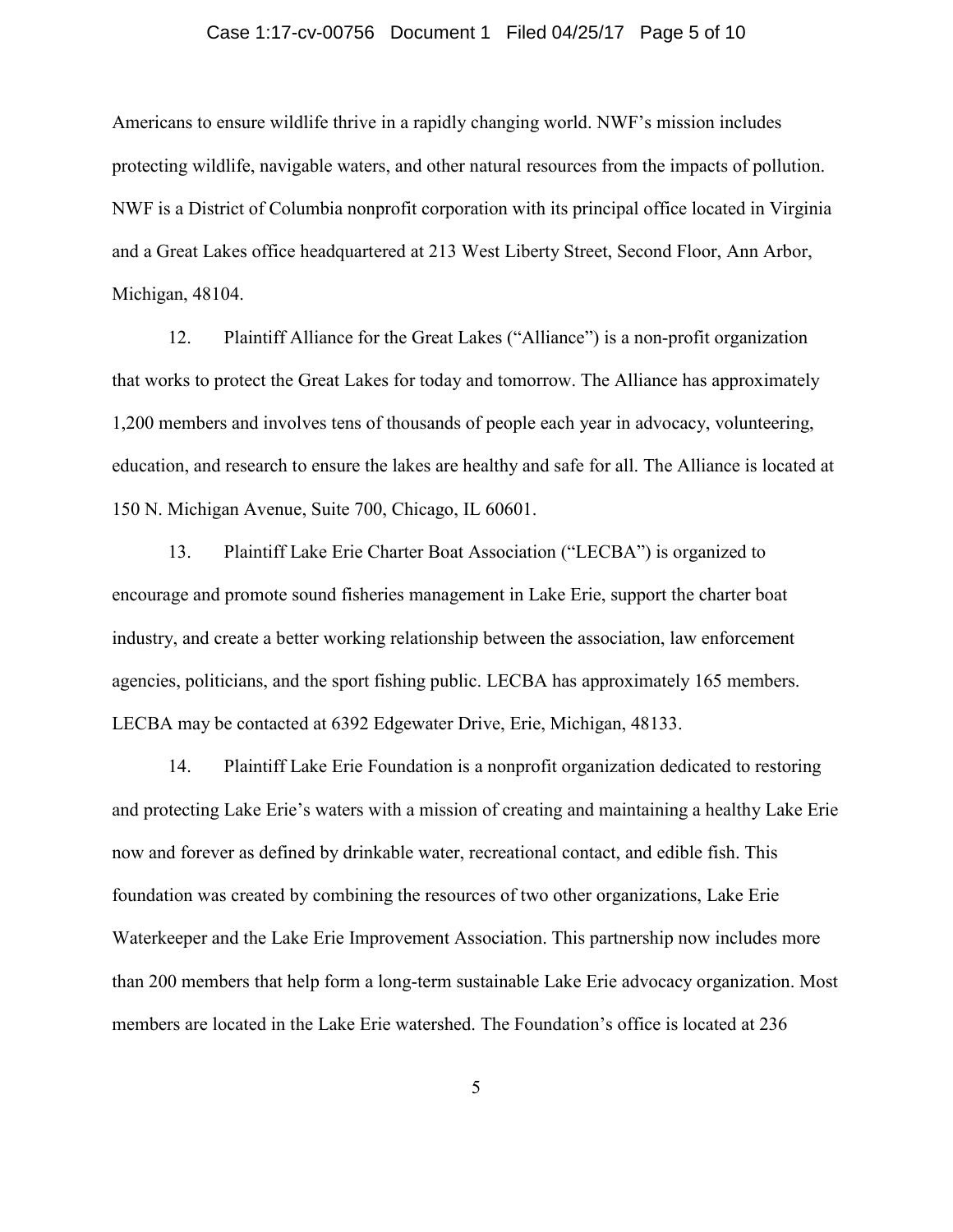### Case 1:17-cv-00756 Document 1 Filed 04/25/17 Page 6 of 10

Walnut Street, Lakeside, Ohio, 43440.

15. Plaintiff Michigan United Conservation Clubs ("MUCC"), founded in 1937, is Michigan's largest statewide nonprofit conservation organization, with approximately 45,000 members. MUCC represents over 50,000 hunters, anglers and trappers and approximately 250 local conservation and sportsmen's clubs. Its mission is uniting citizens to conserve, protect and enhance Michigan's natural resources and outdoor heritage. Through member-sponsored resolutions, MUCC has adopted specific policy to work toward a reduction of harmful algae blooms in Lake Erie, which impair the fisheries of the Great Lakes and MUCC members' ability to fish them. MUCC is a Michigan non-profit organization headquartered at 2101 Wood Street, Lansing, Michigan, 48912.

16. Plaintiff Ohio Environmental Council ("OEC") is a non-profit organization dedicated to securing healthy air, land, and water for all who call Ohio home. Founded in 1969, OEC is a not-for-profit environmental and conservation organization, organized under the laws of the State of Ohio. OEC is comprised of more than100 member environmental and conservation organizations, and thousands of individual members throughout the state. Many of these members live, work, and/or recreate within or near Lake Erie or the Lake Erie Basin. OEC is located at 1145 Chesapeake Avenue, Suite I, Columbus, Ohio 43212.

17. Defendant U.S. EPA is the agency of the government of the United States responsible for the implementation of the Clean Water Act.

18. Defendant Scott Pruitt is the Administrator of U.S. EPA. He is charged with the supervision and management of all decisions and actions of that agency, including those taken pursuant to the Clean Water Act with respect to the State of Ohio. He is being sued in his official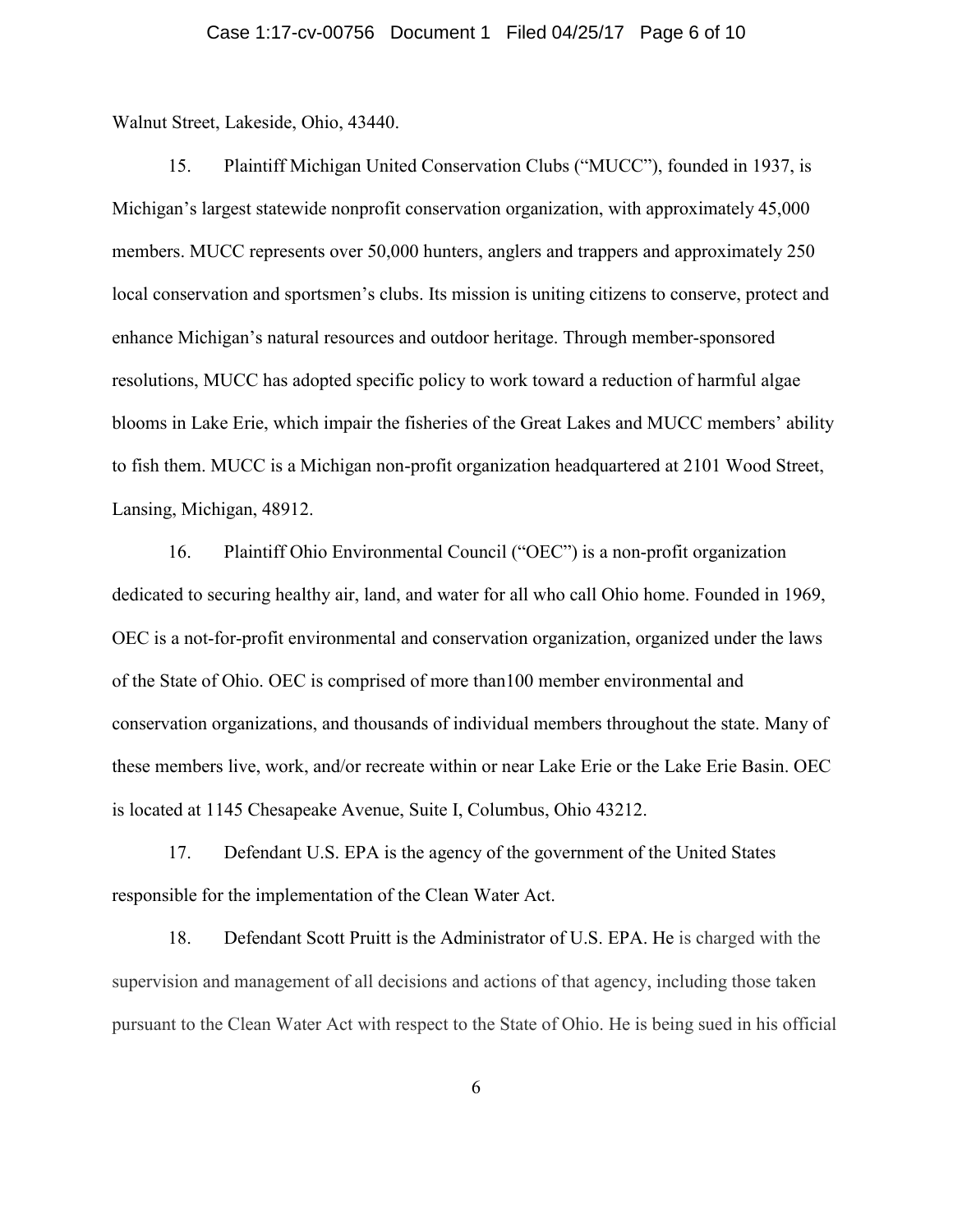### Case 1:17-cv-00756 Document 1 Filed 04/25/17 Page 7 of 10

capacity.

19. Defendant Robert Kaplan is the Acting Regional Administrator of U.S. EPA Region 5. He is charged with the supervision and management of all decisions and actions of U.S. EPA Region 5, including those taken pursuant to the Clean Water Act with respect to the State of Ohio. He is being sued in his official capacity.

#### **STANDING**

20. Plaintiffs file this action on behalf of themselves and their members.

21. One or more of Plaintiffs' members have standing in this action because they reside or have a residence in Ohio near land or waters adversely affected by pollution in Lake Erie.

22. One or more of Plaintiffs' members have standing in this action because they use or enjoy land or waters adversely affected by pollution in Lake Erie for a variety of purposes, including drinking, recreational pursuits, or aesthetic enjoyment. One or more of Plaintiffs' members intend to continue to use or enjoy land or waters adversely affected by pollution in Lake Erie to the extent the condition of the lake allows for a variety of purposes, including drinking, recreational pursuits, or aesthetic enjoyment on a regular, ongoing basis now and in the future, including this year.

23. One or more of Plaintiffs' members have been, are, or may be adversely affected or aggrieved by U.S. EPA's failure to approve or disapprove OEPA's 303(d) list within thirty days after the date of submission of the list to U.S. EPA. These adverse effects have, are, or may occur because U.S. EPA's inaction allows the pollution of Lake Erie to continue unabated.

24. The interests of Plaintiffs and their members fall within the zone of interests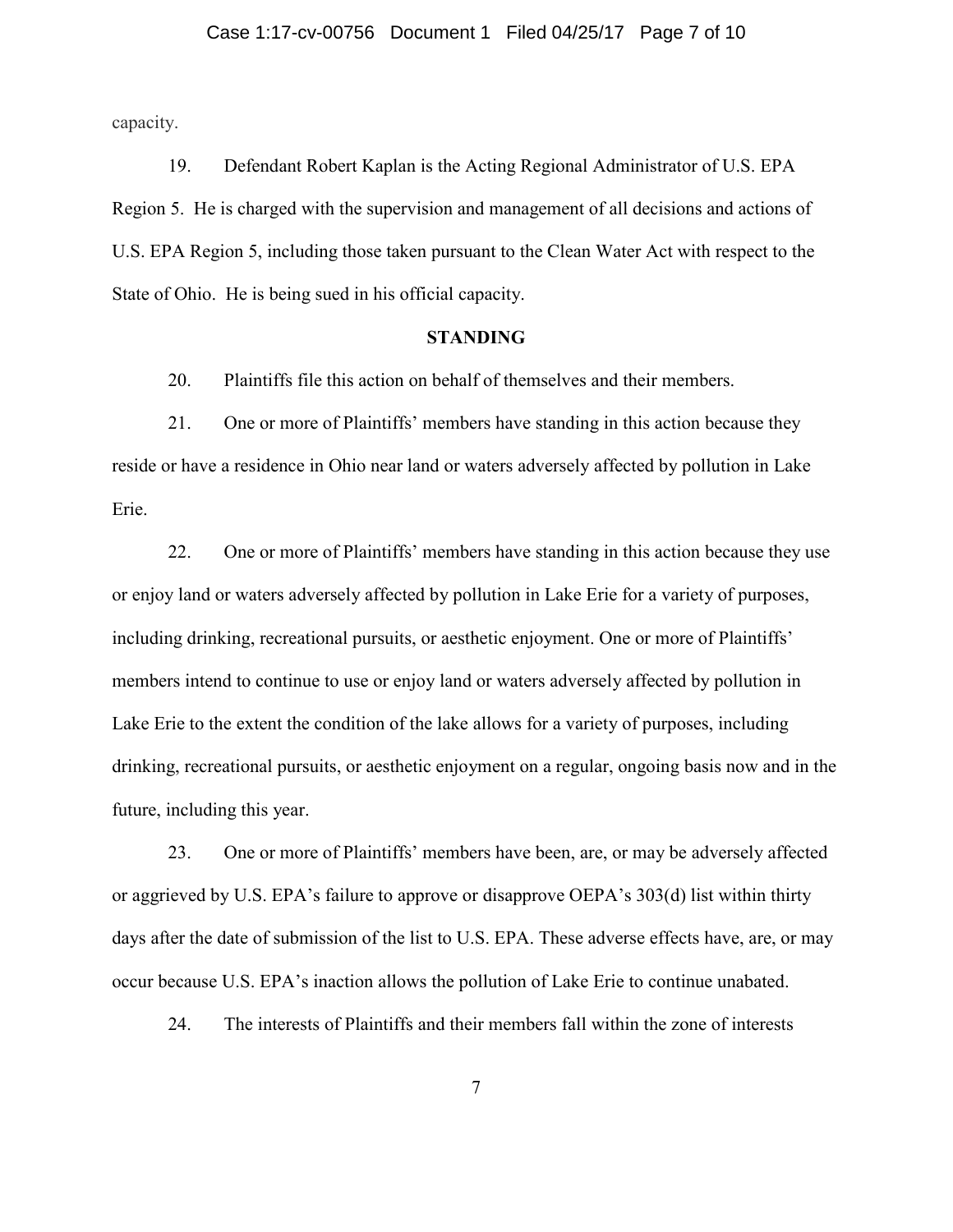## Case 1:17-cv-00756 Document 1 Filed 04/25/17 Page 8 of 10

protected under the Clean Water Act.

25. The relief Plaintiffs seek will redress the injuries to Plaintiffs and one or more of their members caused by U.S. EPA's violation of the Clean Water Act described in this complaint. If the U.S. EPA were to disapprove the omission of Lake Erie from OEPA's 303(d) list, U.S. EPA would have a nondiscretionary duty, not later than thirty days after the date of such disapproval, to identify Lake Erie as impaired and establish a TMDL for the lake as U.S. EPA determines necessary to implement the water quality standards applicable to Lake Erie, and upon such identification and establishment, the State of Ohio must incorporate them into its continuing planning process. This might lead to the restoration of the quality of the water in Lake Erie, which might eliminate or reduce the adverse effects that have harmed, are harming, or may harm Plaintiffs and one or more of its members.

### **STATEMENT OF THE CASE**

#### **Statutory and Regulatory Background**

26. The purpose of the Clean Water Act ("CWA") is "to restore and maintain the chemical, physical, and biological integrity of the Nation's waters." CWA § 101(a), 33 U.S.C. §  $1251(a)$ .

27. In furtherance of the purpose of the CWA, the statute requires each State to "identify those waters within its boundaries for which the effluent limitations required by §  $1311(b)(1)(A)$  and § 1311(b)(1)(B) of [the CWA] are not stringent enough to implement any water quality standard applicable to such waters." CWA  $\S 303(d)(1)$ , 33 U.S.C.  $\S 1313(d)(1)$ . Such waters are known as "impaired waters."

28. U.S. EPA regulations require States to submit a comprehensive list of impaired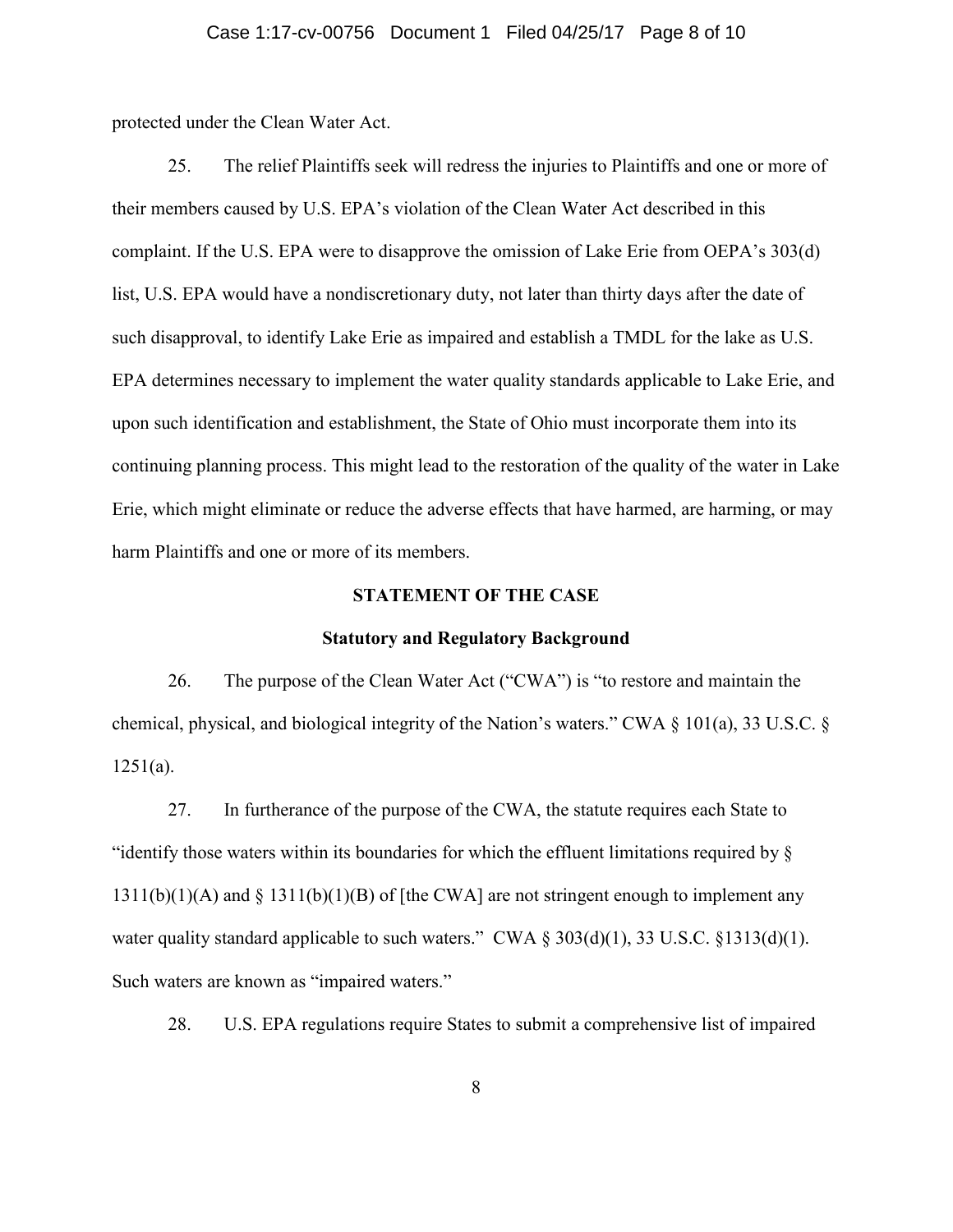### Case 1:17-cv-00756 Document 1 Filed 04/25/17 Page 9 of 10

waters every two years, along with the corresponding TMDLs for the pollutants causing the impairments. 40 C.F.R. §130.7(d)(1).

29. U.S. EPA "shall" either approve or disapprove a list of impaired waters not later than thirty days after the date of the submission. 33 U.S.C.  $\S$  1313(d)(2); 40 C.F.R  $\S$  130.7(d)(2).

### **Factual Background**

30. The addition of nutrients to the western basin of Lake Erie, coming from the Maumee River or other sources has caused toxic or other algal blooms and other adverse conditions that make the water unsafe for drinking, recreational pursuits, aesthetic enjoyment, or other uses.

31. On October 20, 2016, OEPA submitted to U.S. EPA the State of Ohio's 2016 Integrated Water Quality Monitoring and Assessment Report ("Report") to U.S. EPA. The Report purports to satisfy the listing requirements of CWA  $\S 303(d)$ , 33 U.S.C.  $\S 1313(d)$ .

32. The Report includes a 303(d) list that identified as impaired portions of Lake Erie from which Toledo draws its drinking water, as well as miles of the lake's shoreline and areas around islands in the lake. The 303(d) list does not, however, list as impaired the open waters of the western basin of Lake Erie.

33. U.S. EPA has neither approved nor disapproved OEPA's 303(d) list.

# **CLAIM FOR RELIEF**  (Violation of the Clean Water Act)

34. Plaintiffs re-allege and incorporate by reference all the allegations set forth above. 35. U.S. EPA failed to perform its nondiscretionary duty to approve or disapprove OEPA's 303(d) list within thirty days after the date of submission, contrary to CWA  $\S 302(d)(2)$ , 33 U.S.C § 1313(d)(2), and 40 C.F.R. § 130.7(d)(2).